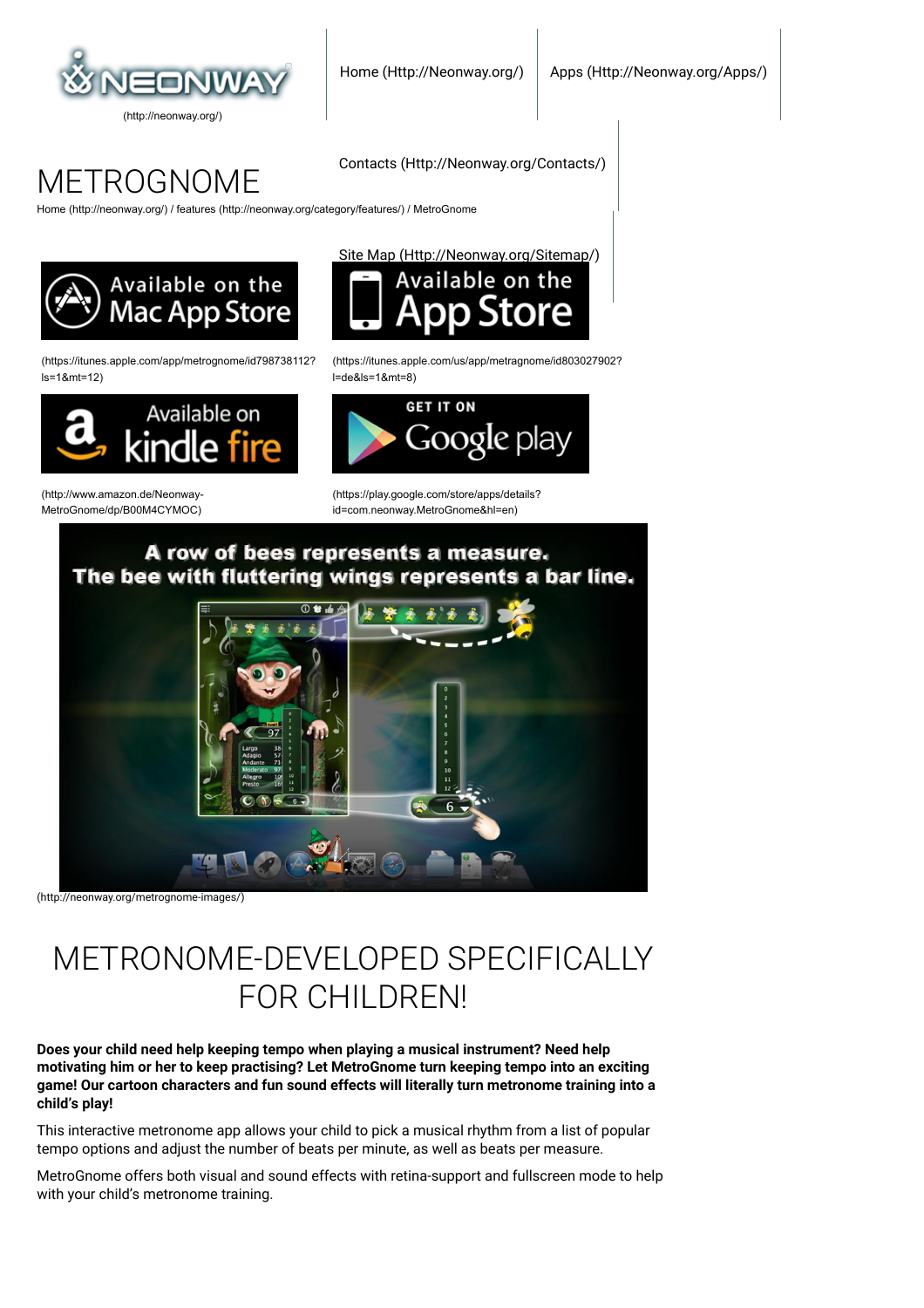A cute gnome moves his eyes to the beat, and a bee lands on his nose with the first beat of each measure. Above the gnome's head, a row of bees represents a measure, and the bees also follow the beats. The bee with the fluttering wings represents the first beat of the measure.

A crystal bell announces the first beat of every measure, and the tick-tock metronome sound counts out the rest of the beats.

With this metronome software, you can use the visual and sound effects together or separately. If you turn off the visual effects for audio-only play, the gnome will close his eyes and the row of bees will disappear. You can also choose to mute the sound and keep the visual effects on.

MetroGnome is tested and approved by kids. It is easy and fun to use, and it makes keeping tempo a lot more exciting!

[Download MetroGnome now! Or please try our FREE version of Metro Gnome Lite](http://neonway.org/metrognomelite/) (http://neonway.org/metrognomelite/).

Check out our video tutorial for this interactive metronome on YouTube!

 $\equiv$  1/2 [MetroGnome is the best metronome app for kids!](https://www.youtube.com/watch?list=PLuaVbnfoG3qeP0q3KRpYqgSxPrYACTovw&v=RZ-RsorBb5o)  $\binom{1}{2}$ 



| <b>T</b> Facebook <b>T</b> Twitter $S+$ Google+ <b>Q</b> Pinterest |  | LinkedIn | E-mail |
|--------------------------------------------------------------------|--|----------|--------|
| No Comments Yet.                                                   |  |          |        |

## LEAVE A COMMENT

| Name*   |  |
|---------|--|
| E-mail* |  |
| Website |  |
| Comment |  |

SEND